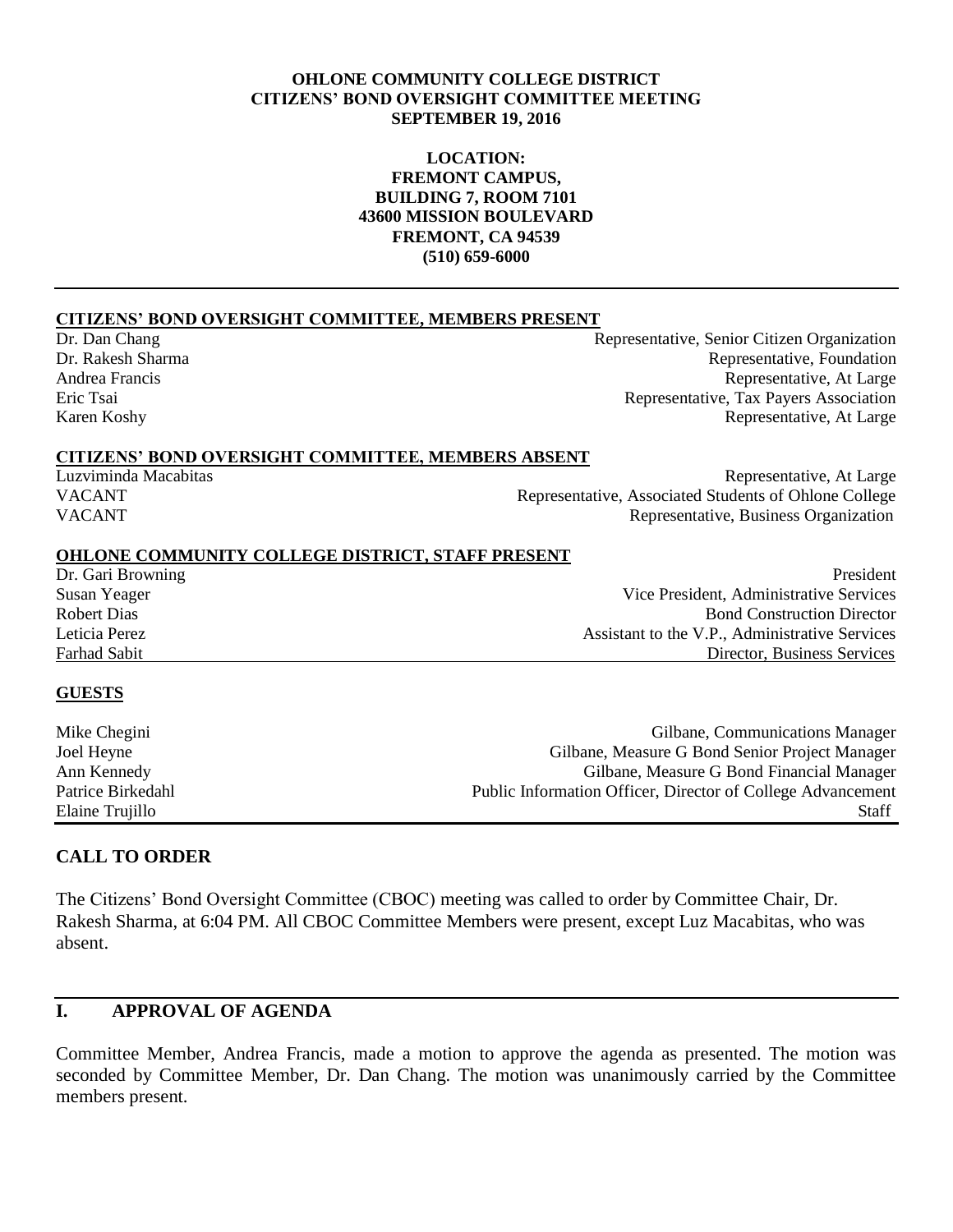MINUTES – Ohlone Community College District Citizens' Bond Oversight Committee (CBOC) September 19, 2016 Page **2** of **6**

# **II. APPROVAL OF MINUTES**

Committee Member, Andrea Francis, made a motion to approve the minutes from the previous meeting on June 13, 2016 with corrections identified. The motion was seconded by Committee member, Karen Koshy. The motion was unanimously carried by all Committee members, with the exception of Dr. Rakesh Sharma, who abstained due to his absence from that meeting. Corrections identified:

*Dr. Dan Change: Minor correction on item II; it should say page 13 not 5.* 

*Dr. Rakesh Sharma: On page 4, David Casnocha's response should read "bond acquisitions" not "board acquisitions".*

# **III. COMMITTEE MEMBERS' ATTENDANCE REPORT**

Committee Chair Dr. Rakesh Sharma presented the attendance report to the Committee.

Committee Member Dr. Dan Chang had a concern regarding how his attendance was recorded. Dr. Rakesh Sharma addressed this by explaining, if there is a line in the attendance box, it means you were present but not yet appointed. Ann Kennedy stated she had reviewed all previous records and corrected any errors she could identify in the chart.

## **IV. COMMUNICATIONS FROM COMMITTEE MEMBERS**

No communications from committee members.

# **V. COMMUNICATIONS FROM STAFF**

Vice President Susan Yeager informed the committee that the 2015-2016 audit is underway, and the committee will hear from the auditors at the next committee meeting.

## **VI. COMMUNICATIONS FROM THE PUBLIC**

No communications from the public.

### **VII. RECOGNITION OF APPOINTED/REAPPOINTED COMMITTEE MEMBERS**

Dr. Browning acknowledged Andrea Francis for her served time with the CBOC with a framed certificate of appreciation. Andrea has served three terms on this committee; this is her last meeting.

*Andrea Francis: It was fun! I am impressed with the staff and board, contractors, everyone we have had involved in the remaking of the college. It's going to be a brand new college. We have quality staff in this journey we are on; thank you for including me. I had a great journey.*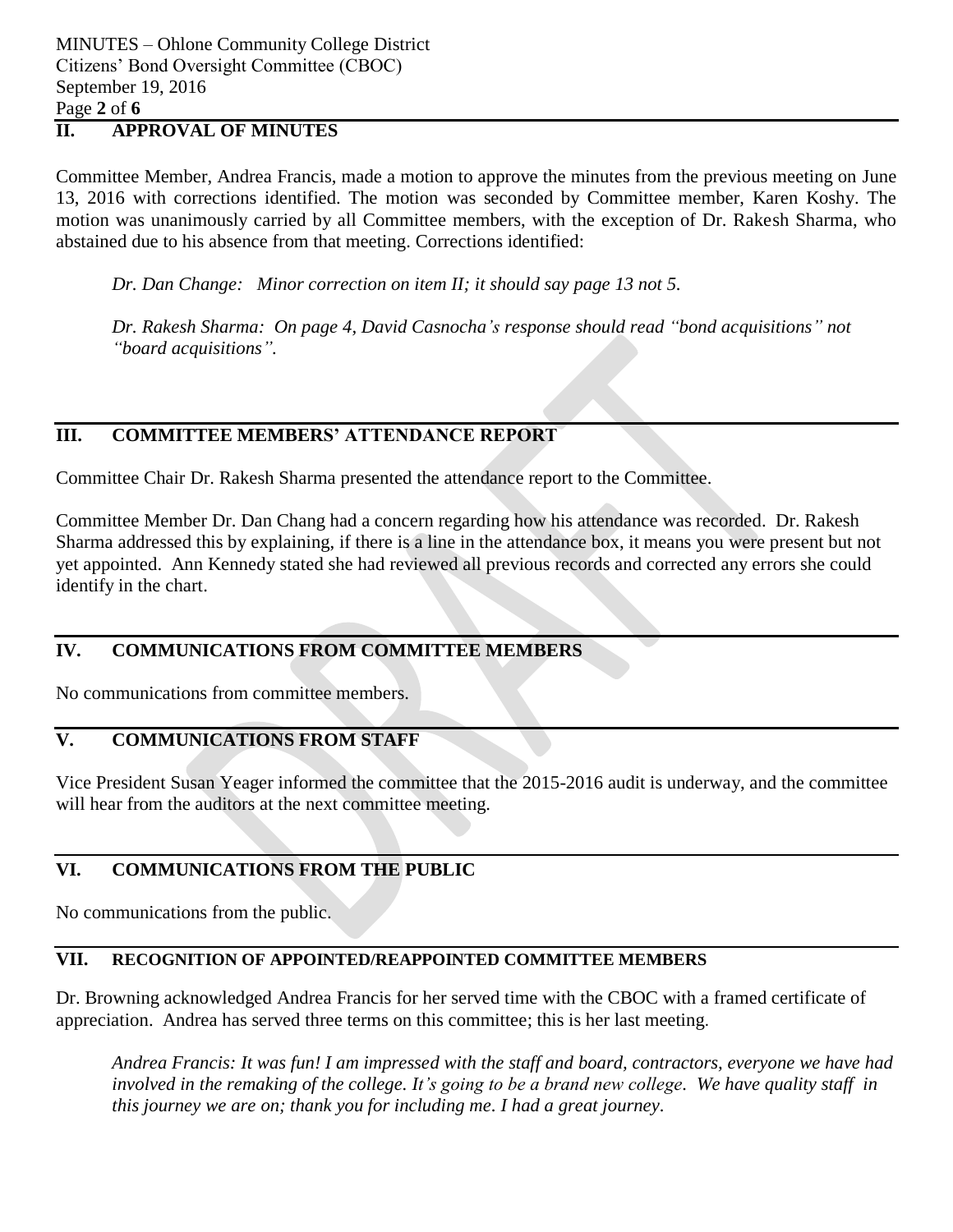MINUTES – Ohlone Community College District Citizens' Bond Oversight Committee (CBOC) September 19, 2016 Page **3** of **6**

President Browning and Vice President Susan Yeager also expressed their sincere gratitude on behalf of Ohlone Community College District.

# **VIII. UPDATE ON MEMBER RECRUITMENT**

Vice President Susan Yeager stated that recruitment is an ongoing effort. If anyone knows of anyone that would like to serve or is interested, please let us know so that we can contact them. We currently need a business member. Dr. Rakesh Sharma provided us with a resume of a local attorney that may be interested. ASOC student Jarna Patel, will be recommended to the Board of Trustees for appointment as the student representative for the CBOC. We hope she will start her service at the next meeting.

# **IX. ANNUAL REPORT PRODUCTION AND PREP**

Mike Chegini asked the committee for volunteers to assist in the creation of the Annual Report. Mr. Chegini provided general timeline information about the report. He noted that the production of the report is from Oct-Dec, with the final draft being presented to the Committee at their meeting in January. Committee members work on it as a draft, comments can be shared at the meetings, everyone is welcome to participate. Communications to committee volunteers are usually by e-mail, the Final Report is presented in February to the Board of Trustees.

*Ms. Karen Koshy: I volunteer.* 

*Dr. Dan Chang: I volunteer, as well.* 

*Ms. Ann Kennedy: Dr. Sharma Rakesh will present the final report to the Board of Trustees.*

### **X. MEASURE G PROJECT UPDATE**

Joel Heyne, Senior Project Manager for Gilbane, provided a project update and presented Dr. Browning's State of the College video. Mr. Heyne indicated that the athletic fields are done, and the College currently has 4 additional projects under way. See power point presentation for additional details.

Question asked regarding the Smith Center's roofing:

*Andrea Francis: Is this the best roof we could get, in respects to years.*

*Joel Heyne: Yes within our budget. You can get better, but it is more expensive.* 

Questions asked regarding Pool Renovation:

*Dr. Rakesh Sharma: The engineering of the pool is wonderful. With the overflow, how is the pool staying clean?*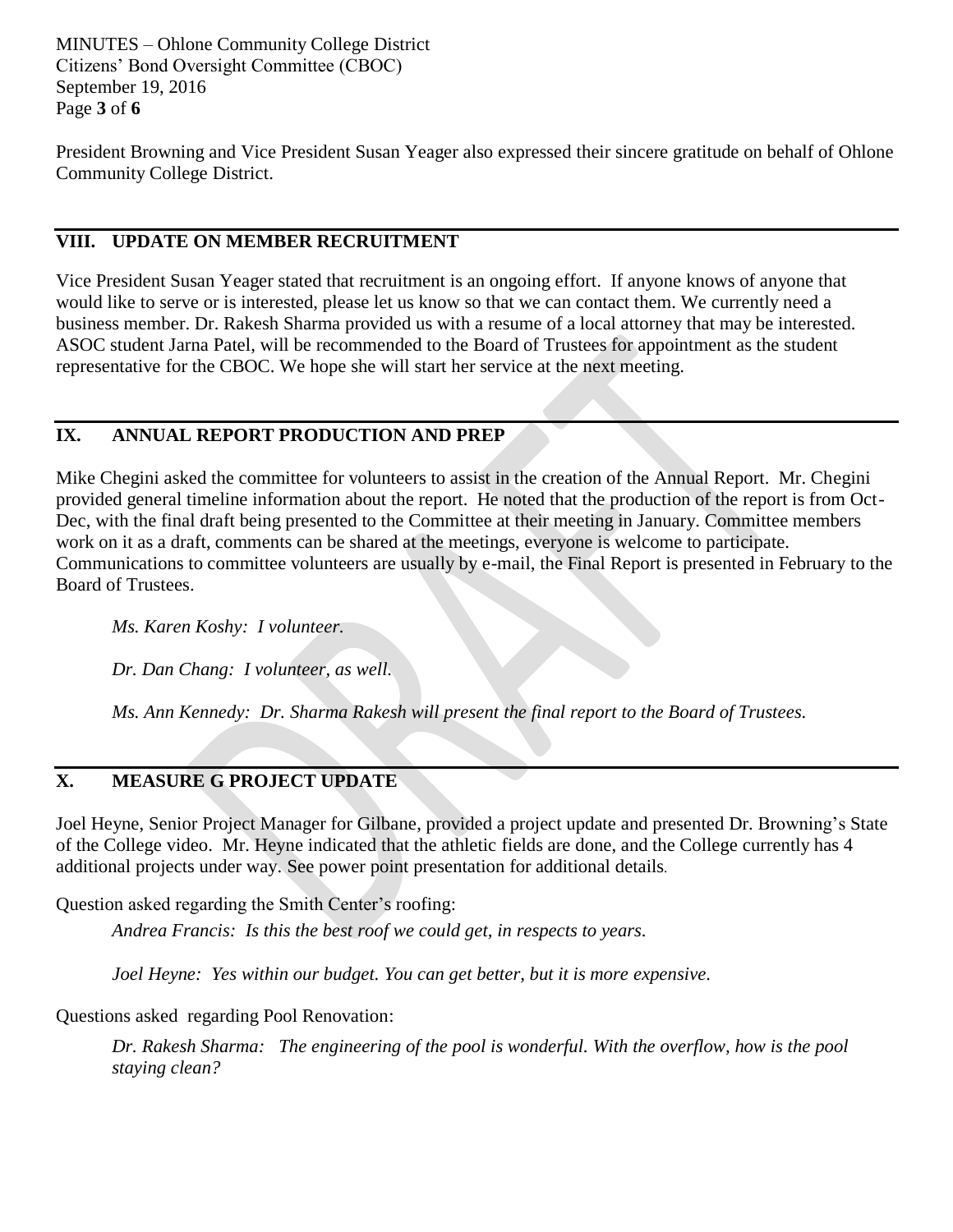MINUTES – Ohlone Community College District Citizens' Bond Oversight Committee (CBOC) September 19, 2016 Page **4** of **6**

> *Joel Heyne: Displaced water goes into the gutter system, goes back to surge pit, and below the pool deck, water then overflows, and goes back to chemical treatment*.

*Dr. Rakesh Sharma: Got it, enough chemicals, and staying there.* 

*Joel Heyne: It is all automated, less human involvement. It is a great system, we have a \$300,000 savings on this project, that we can roll out into another project.* 

*Dr. Rakesh Sharma: Why was there savings on the pool project? Nothing new or unexpected?*

*Joel Heyne: We worked well as a team, along with the designer and we were able to have a savings. We have smaller projects right now and are not expecting any problems. We are in the process of finding contract, bids, and making phone calls.* 

Academic Core: \$168M, includes swing space and furniture, 5/2016 to 10/2018, occupancy starting Spring of 2019. Please visit the academic core web cameras, you can see the progress of this project.

### **XI. RESPONSE TO MEMBER INQUIRY REGARDING GEO THERMAL FIELD: SEISMIC**

Joel Heyne explained that HDPE, a high density piping was used. They installed about 80 miles of piping. Lab analysis of HDPE, have indicated that it withstands being bent and pulled. HDPE has been tested in Italy and New Zealand and it has done better than any other. We are using the right pipe, using the same type of pipe that was used to fix the aqueduct in the Los Angeles area.

*Dr. Rakesh Sharma: What is HDPE?* 

*Joel Heyne: A high density, flexible pipe, that can be put through strain and goes back to its original form.* 

*Karen Koshy: Once the pipe is installed, can it be monitored?* 

*Joel Heyne: You can put in a leak monitor, but it is very expensive, we will monitor it based on flow rates and isolating certain pipes.* 

*Dr. Rakesh Sharma: You can't find a minor leak, but you can find something that is substantially affecting performance?* 

*Joel Heyne: Yes, we don't anticipate any problem, we are working with ACWD to meet their specifications.* 

## **XII. MEASURE G FINANCIAL UPDATE & BOND REVISION LIST #10**

Ann Kennedy provided the committee with a Measure G financial update.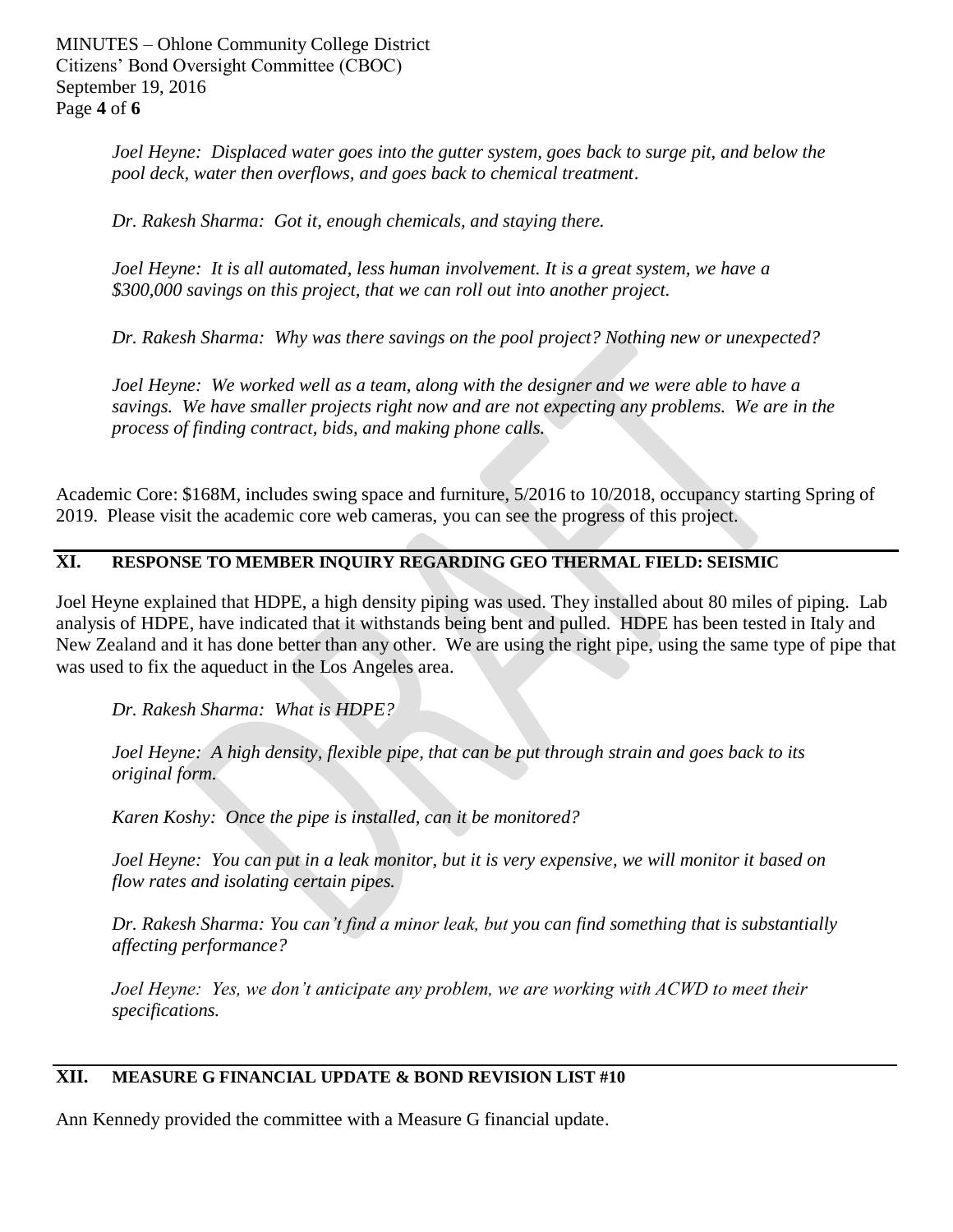MINUTES – Ohlone Community College District Citizens' Bond Oversight Committee (CBOC) September 19, 2016 Page **5** of **6**

*Dr. Rakesh Sharma: Spending the money and keeping everything smooth, this is good news.* 

*Ann Kennedy: Yes, along with the bond refinancing, we watch our spending every quarter, relative to what is going on out on the field. We always ask how we are doing on our timelines, keeping our projects moving and not over budget. The work happening in the field is appropriately taking place.* 

Please see financial report for detailed information.

Contingencies were discussed and described as being like insurance. Management decides the amount to hold based on best practice and evaluation of risk for unforeseen events. At the beginning of the program we hold a percentage, as the risk goes down, contingency monies start to be released into the program for project use.

*Dr. Rakesh Sharma: What is the difference?* 

*Ann Kennedy: At the time of the initial budget development, the project team uses estimates; they do not know what the associated challenges may be. When we move budget out of one project and into another it is because we did not need that much budget to complete the project scope. We had savings.* 

*Dr. Rakesh Sharma: That is a good thing; better to have extra money than not enough. Otherwise, then you would have to explain why so much and not allocated what we should have.* 

*Ann Kennedy: It happens a lot. Many districts make that mistake of making initial budgets too tight;, they short the budget and struggle later. Ohlone did not make that mistake.* 

*Karen Koshy: Once you move this money out of a project can you ever get it back in?* 

*Ann Kennedy: Yes, the Board of Trustees can do this with a bond revision list. The Board of Trustees has never had an issue with this. This District did a lot of pre-planning, and a very rigid, consistent process.* 

Please see attached #10 Revision for information.

### **XIII. RESPONSE TO MEMBER INQUIRY REGARDING MEASURE G TAX RATE**

Ann Kennedy addressed committee members, Dr. Dan Chang's question regarding the audit. Farhad Sabit spoke to the district's auditor and the correction has been reviewed, and the date has been corrected.

Susan Yeager indicated that Ohlone College's measure tax rate is at \$19.75, average of 4% growth and a 2% projects.

Ann Kennedy explained that each year the numbers change; when people purchase and sell homes, this affects the rates. Each year it is reset, the district has maintained this tax rate for a while.

*Dr. Rakesh Sharma: In trying to understand, is this an absolute dollar?* 

*Ann Kennedy: Yes*